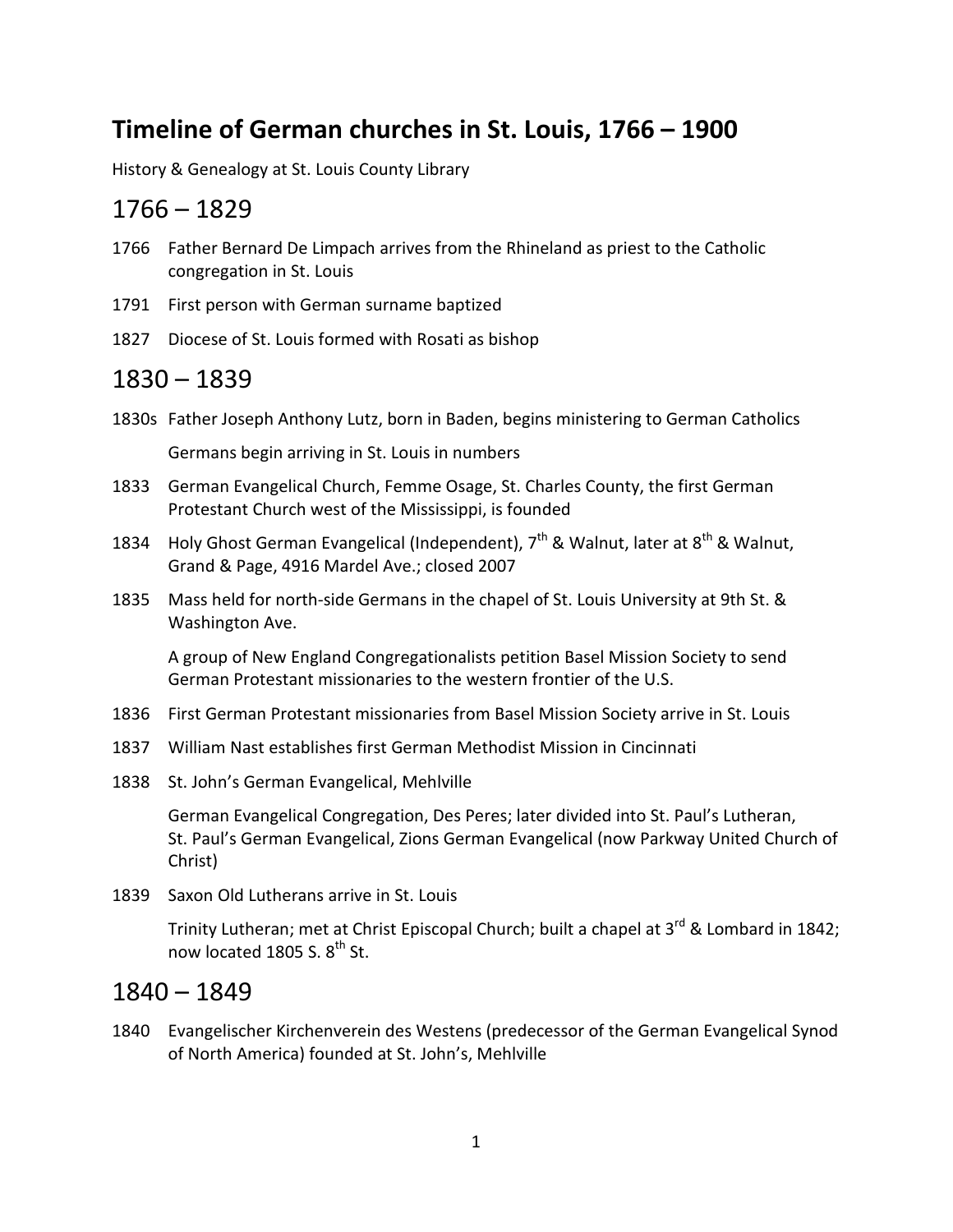1841 Ludwig S. Jacoby sent as German Methodist missionary to St. Louis

First (Salem) German Methodist Church, 10th & Wash Streets, later at Kingshighway & Cote Brilliante, now at 1200 S. Lindbergh Blvd, Ladue

- 1842 First German Church of the New Jerusalem (Swedenborgian), 12th & Webster Streets; now Church of the Open Word, 1040 Dautel Lane, Creve Coeur (Ivy Chapel United Church of Christ, 620 Woods Mill Rd, Chesterfield, is also related)
- 1843 German Evangelical Congregation of St. Louis as a single congregation in two locations:

North Church (St. Peter's German Evangelical), 14<sup>th</sup> & Carr (later at St. Louis & Warne Avenues, now at West Florissant & Stein Roads)

South Church (St. Marcus German Evangelical) 3<sup>rd</sup> & Jackson Streets, now at Russell Blvd. & McNair Ave.

St. Paul's German Evangelical, Strathman (Creve Coeur), now St. Paul's Evangelical Free Church, Olive & Warson

1844 St. Paul's German Evangelical, Oakville

St. Vincent de Paul Catholic, 9th St. & Park Ave.

St. Mary of Victories Catholic, Gratiot & 3rd Streets

German Methodist Mission, Columbus St., at 8th & Soulard Streets in 1858, at Jefferson & Accomac in 1892 as Memorial German Methodist; closed or merged

Immanuel Lutheran, Olivette

St. Joseph's Catholic (now St. Joseph's Shrine), 11th & Biddle Streets

- 1846 Salem Methodist, Ballwin
- 1848 St. Paul's German Evangelical, 9<sup>th</sup> St. between Lafayette & Soulard Streets, now at Giles & Potomac

Eden German Methodist (founded as East St. Louis Mission), St. Louis Ave. & Montgomery St., at 13th & Benton Streets beginning 1852; at 2601 Warren St. in 1883; later at 5987 Wabada Ave.; closed or merged

Immanuel Lutheran, 11<sup>th</sup> St. & Franklin Ave., later at 3540 Marcus Ave.; closed 2011

Holy Trinity Catholic, 3519 N. 14th St.

Zion German Evangelical, Ballas Road between Clayton and Manchester Roads, now Parkway United Church of Christ, 2841 N. Ballas Road, Des Peres

1849 Salem Lutheran, Black Jack

Bethlehem Lutheran, 2153 Salisbury St.

Sts. Peter & Paul Catholic, Allen Ave. & 8th St.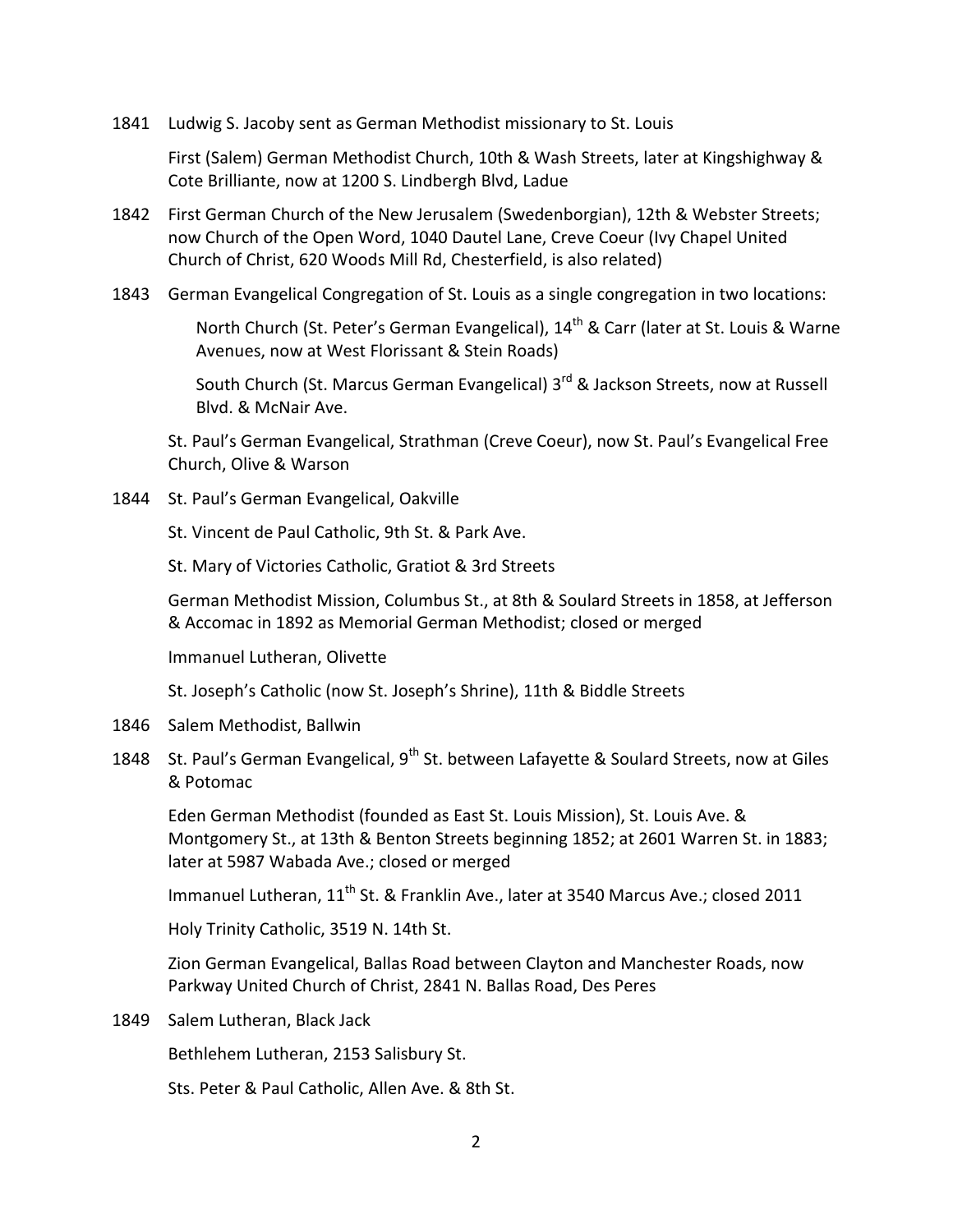1849 First German Baptist, 14th & Carr Streets; later at 2629 Rauschenbusch Ave.; changed name to St. Louis Park Baptist during WWI. The congregation is currently known as New St. Louis Park Baptist Church.

St. Paul's Lutheran, Manchester & Ballas Roads, Des Peres; reorganized after a group left the Manchester Road German Evangelical Congregation to form Zions German Evangelical Church (now Parkway United Church of Christ).

## 1850 – 1859

- 1850 Freie Gemeinde von Nord St. Louis, N. 14<sup>th</sup> St. betw. Herbert & Palm; later at 20<sup>th</sup> & Dodier; disbanded 1972
- 1851 St. John's Lutheran, Ellisville
- 1852 St. John's German Evangelical, 14<sup>th</sup> & Madison; now at Grand Blvd. & Lee Ave. St. Mary's Catholic, Bridgeton; closed 2001
- 1854 Benton Street German Methodist, 13th & Benton Streets, fate unknown
- 1855 St. Liborius Catholic, 19th & Monroe Streets; closed 1992
- 1856 Independent German Evangelical Protestant, 8th & Mound Streets; later at 13th & Webster Streets, Fair & Margaretta Avenues; now at 11370 Old Halls Ferry Rd., Florissant as Christ the King UCC
- 1857 Friedens German Evangelical, 19<sup>th</sup> & Newhouse Streets; closed 2008

First German (Gethsemane) Cumberland Presbyterian, 14<sup>th</sup> & Chambers Streets, later at Jefferson & Wash Streets, Sullivan & 25<sup>th</sup> Streets; last listed in 1899 city directory

1858 Holy Cross Lutheran, 2650 Miami

Zion Lutheran, 1426 Warren St., now at 2500 N.  $21^{st}$  St.

1859 St. Trinity Lutheran, 7404 Vermont (Carondelet)

#### 1860 – 1869

1860 St. John's German Evangelical, Manchester

Concordia (St. Peter), St. Charles Rock Road & Lucas & Hunt Road, Wellston; later at St. Louis Ave. & Lucas & Hunt Rd., Normandy

St. Boniface Catholic, 4th & Schirmer Streets, Carondelet; closed 2000

Eight Street German Methodist, 8th & Soulard Streets; later at Jefferson Ave. & Accomac St. as Memorial Methodist; closed or merged

1862 St. Paul's, Desoto Ave. & Benedict, now at 2137 E. John Ave.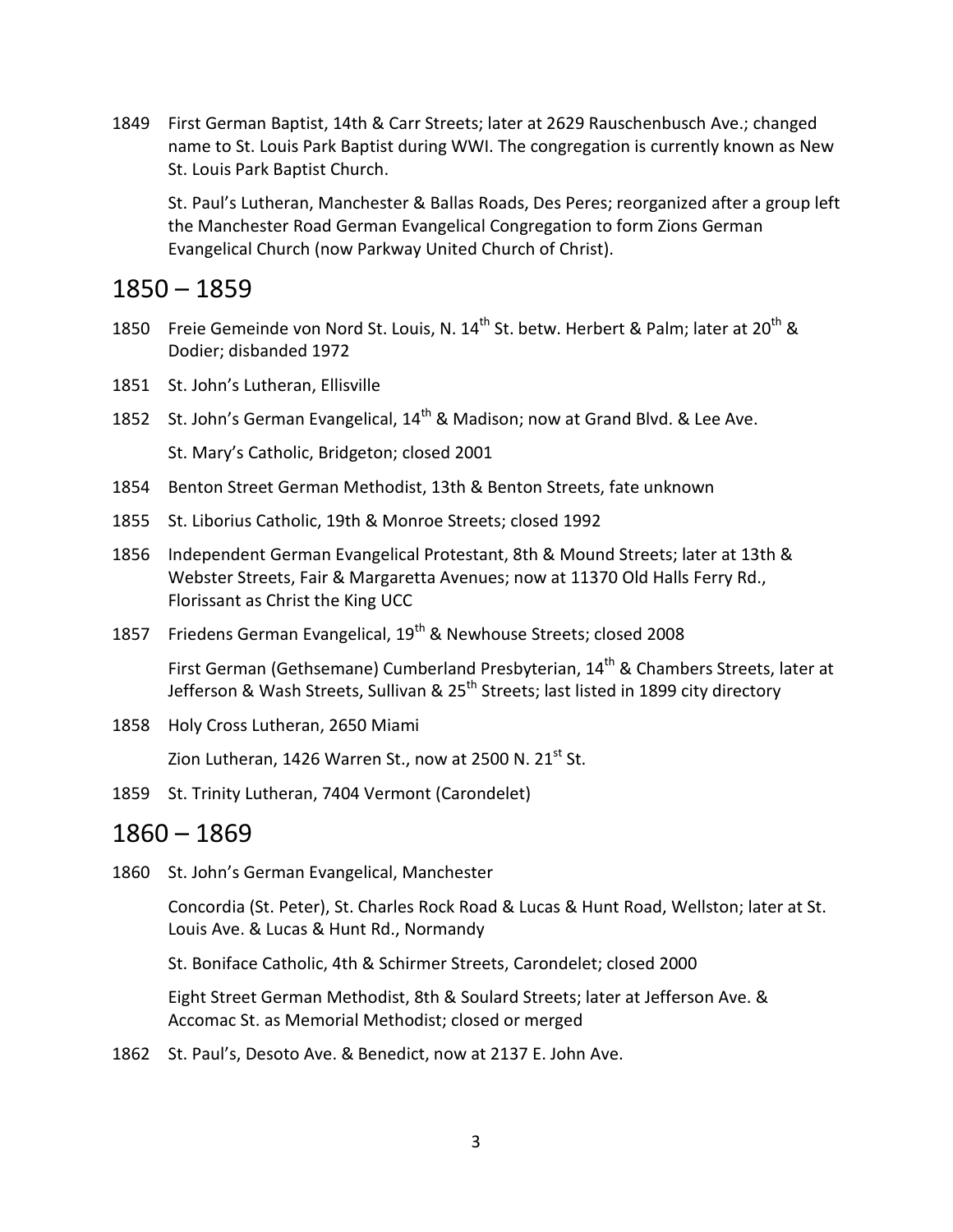1863 First German Presbyterian, 10th & Autumn (now Rutger) St., later at Sidney St. & Minnesota Ave. as Peters Memorial Presbyterian, closed

St. Peter's Lutheran, Spanish Lake

Holy Cross Catholic, 8115 Church Rd.; merged with Our Lady of Mt. Carmel in 1993 to from Our Lady of the Holy Cross at Holy Cross site

- 1863 St. Anthony of Padua Catholic, 3140 Meramac St.
- 1865 St. John's Lutheran, 3738 Morganford Rd.
- 1866 St. Nicholas Catholic, 20th St. & Lucas Ave.

Sacred Heart Catholic, Florissant

1867 Bethany German Evangelical, 22<sup>nd</sup> & Franklin Streets, later at 23rd & Carr Streets, 23<sup>rd</sup> & Wash (now Cole) Streets, Red Bud & Rosalie Avenues, now at 11936 Bellefontaine Rd., Bellefontaine Neighbors as Bethany-Peace UCC,

Second German Cumberland Presbyterian, 18<sup>th</sup> & Market Streets, later at 18<sup>th</sup> & Montgomery Streets; last listed in 1899 city directory; address listed as Presbyterian Mission in 1900 city directory but does not appear in later editions.

St. Francis de Sales Catholic, Gravois and Ohio Avenues

St. Mark's English Lutheran, Wash (now Cole) & Elliott Streets, later at Bell St. & Cardinal Ave., now at 6337 Clayton Rd.

1868 Zion German Evangelical, 23<sup>rd</sup> & Montgomery Streets, later at 25<sup>th</sup> & Benton, at 5710 N. U.S. Highway 67, Florissant since 1971

Christ Lutheran, 3504 Caroline St., now known as Christ in the City

1869 Carondelet German Evangelical, Michigan & Koeln Avenues

Ebenezer Lutheran, 1011 Theobald St.

Zion Lutheran, 12075 Dorsett Rd., Maryland Heights

St. James German Evangelical, 1507 College Ave.; closed 1979

### 1870 – 1879

- 1870 St. Luke's German Evangelical, Scott St. & Jefferson Ave., later at 2336 Tennessee Ave., reorganized as Garden Light UCC in 2008; closed 2011
- 1871 St. Agatha's Catholic, 8th & Utah Streets
- 1872 Grace Lutheran, 6406 Easton Ave. (now Martin Luther King, Jr. Drive), Wellston, now at 1425 Ferguson Ave., Pagedale

St. Paul's Lutheran, DeSoto Ave. & Benedict St., now at 2137 John Ave.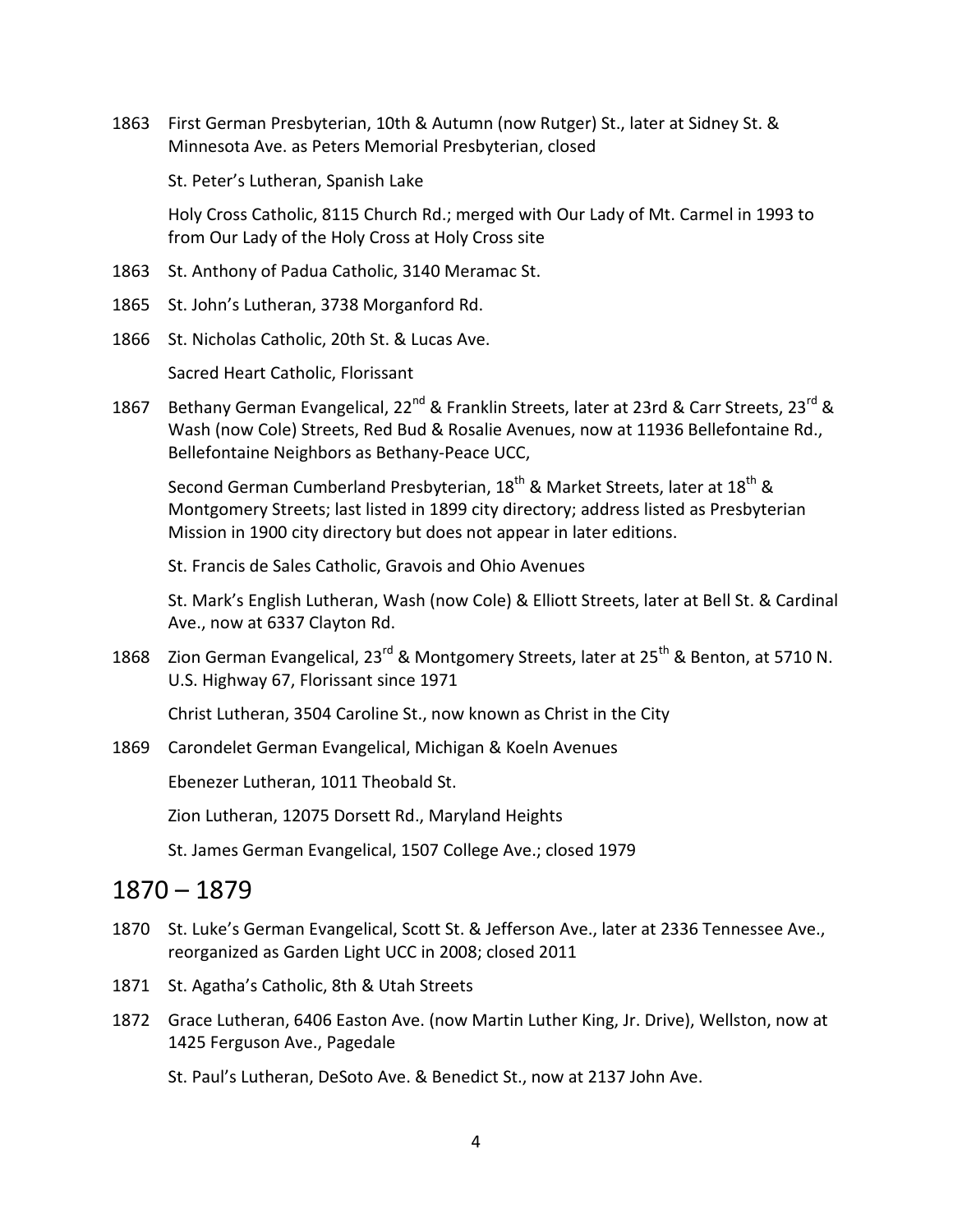Bethania Lutheran, Natural Bridge Rd. near Spring Ave.; closed

- 1873 Our Lady of Perpetual Help Catholic, 2011 Linten Ave.; closed 1992
- 1874 Concordia Lutheran, Kirkwood

St. Augustine's Catholic, 22nd & Herbert Streets, later at 3114 Lismore; closed 1982

St. Bernard's Catholic, 4019 Gratiot St.; closed 1973

- 1875 St. Matthew's German Evangelical, 7th & Cave Streets; since 1876 at Jefferson Ave. and Potomac St.
- 1878 Bethlehem (Independent), Morgan & Beaumont Streets, later at Elliott Ave. and Wash (now Cole) St. in building formerly occupied by St. Mark's English Lutheran; last listed in 1903 city directory

Second German Presbyterian, 1524 E. Grand Ave., later at 4524 N. 19th St. as East Grand Avenue Presbyterian; fate unknown

1879 Holy Ghost Catholic, 1901 N. Taylor Ave.; closed 1961

Second German Church of the New Jerusalem (Swedenborgian), 2126 St. Louis Ave.; became Third German Church of the New Jerusalem in 1899 and was later known as Church of the Glorification; fate unknown

#### 1880 – 1889

- 1880 St. Lucas German Evangelical, Sappington
- 1882 St. Pauls-Friedens Lutheran (later German Evangelical), 13th St. & Allen Ave., merged with Jesus German Evangelical, 1913
- 1885 Salem German Evangelical, Shreve & Margareta Avenues; now at New Halls Ferry & Pohlman Road, Florissant as Salem Evangelical Free Church

Ebenezer German Methodist, 2600 N. Taylor Street, later known as Elmbank Avenue German Methodist, 4433 Elmbank Ave.; fate unknown

First German Congregational, Garfield & Spring Avenues; later known as Garfield Congregational; lasted listed in the 1926 Congregational Year Book.

St.Henry's Catholic, California Ave. & Hickory St.; merged in 1972 with Immaculate Conception to become Immaculate Conception-St. Henry at Lafayette Ave. & Longfellow Pl.; closed 2005

- 1886 Ebenezer German Evangelical, 2921 McNair Ave., merged with St. Andrew German Evangelical in 1964 to form Epiphany UCC at same address
- 1888 Immanuel German Evangelical, Ferguson

Salem Reformed, 18th & Sullivan Streets, merged in 1949 with Faith Evangelical & Reformed Church to form Faith-Salem UCC; closed 2000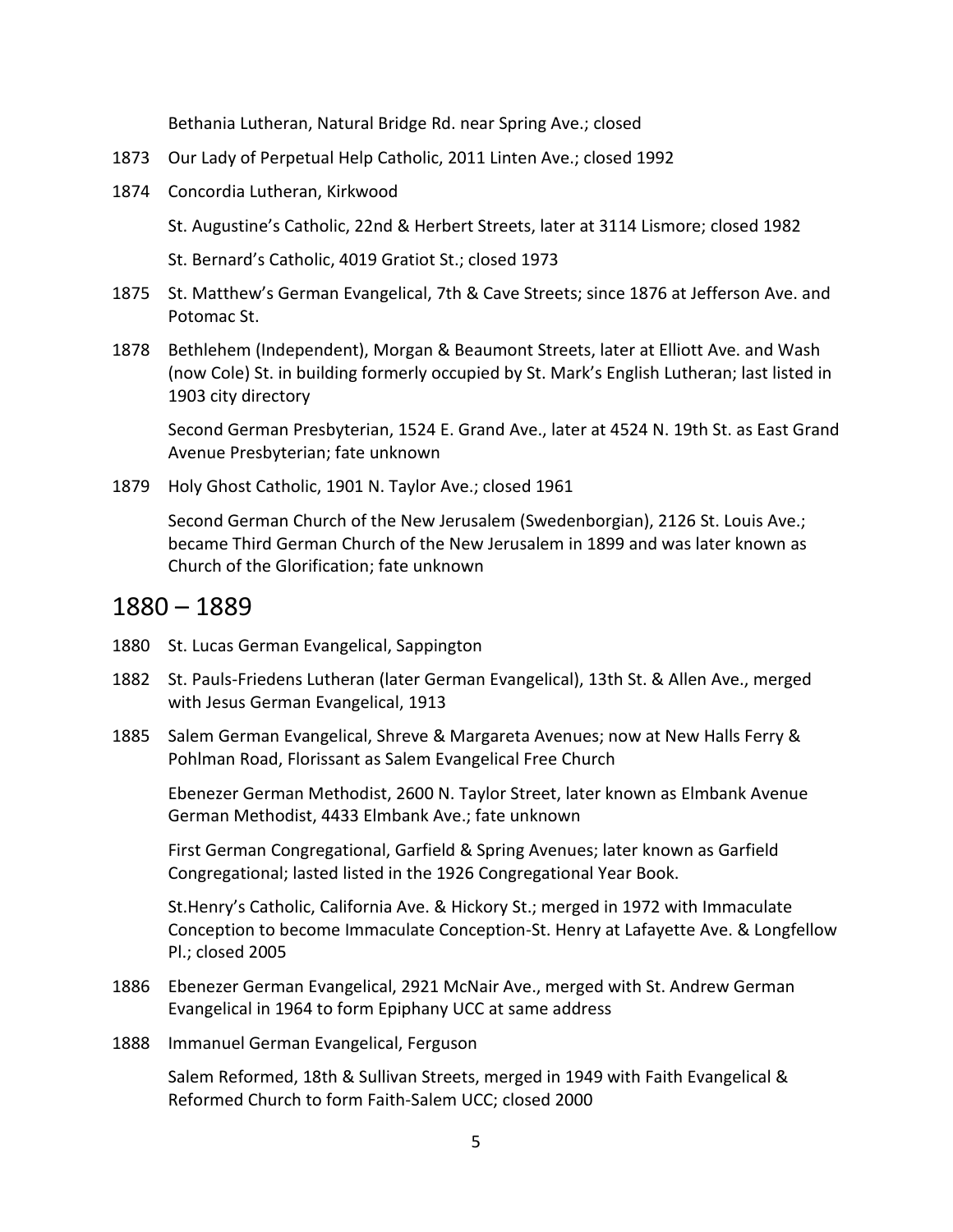Gano Avenue (Zoar) German Methodist, Gano & Carter Avenues; fate unknown

1889 Grace Chapel Lutheran, St. Louis & Garrison Avenues, now at 10015 Lance Dr., Bellefontaine Neighbors

### 1890 – 1899

1890 Bethlehem German Evangelical (ESNA), Herford St. & Shaw Ave., later at Southwest Ave. & Reber Place, merged with Messiah German Evangelical in 1927 to form Mt. Tabor Evangelical & Reformed (UCC), 6520 Arsenal

Zion German Methodist, Pennsylvania & Upton Ave, later at Virginia and Koeln Avenues, Carondelet; now at 1603 Union Road, St. Louis County

- 1891 St. Engelbert's Catholic, 4330 Shreve Ave.; closed 1994
- 1892 St. John's German Evangelical, Chesterfield

Immanuel German Evangelical, Euclid & Maple Avenues, merged with Eden in 1919 to form Eden-Immanuel; closed 1971

St. Aloysius Gonzaga Catholic, 5608 N. Magnolia; closed 2005

Concordia Lutheran, Maplewood; met at Masonic Hall at Forest & Bruno; first building 2201 Forest in 1905; at 7291 Sarah, Maplewood, since 1953

South Jefferson Avenue German Baptist Church, 2141 Jefferson Ave.; fate unknown

German Society of Divine Science; met at 18<sup>th</sup> & Pestalozzi; at 3617 Wyoming since 1915; now known as First Church of Divine Science

1893 Trinity German Evangelical, Mt. Pleasant St. & Michigan Ave., later at Grand Blvd. & Itaska St.

St. Barbara's Catholic, 1371 Hamilton Blvd.; closed 1992

1894 Eden German Evangelical, Hamilton (merged with Eden in 1919 to form Eden-Immanuel; closed 1971

Jesus German Evangelical, 12th & Victor; closed 2000

St. Peter's Lutheran, Vista & Newstead, now at 1126 S. Kingshighway

Emmaus Lutheran, 2241 S. Jefferson Ave.

Our Redeemer Lutheran (English), met at Anchor Hall at Park and Jefferson Avenues ; at California Ave. & Juniata St. in 1897; at Utah St. & Oregon Ave. in 1901; closed

- 1895 St. Michael's Catholic, 7622 Sutherland Ave., Shrewsbury
- 1896 St. Stephen's German Evangelical, Halls Ferry Rd. & Gamblin St., later at Halls Ferry Rd. and McLaren Ave.; closed 2011